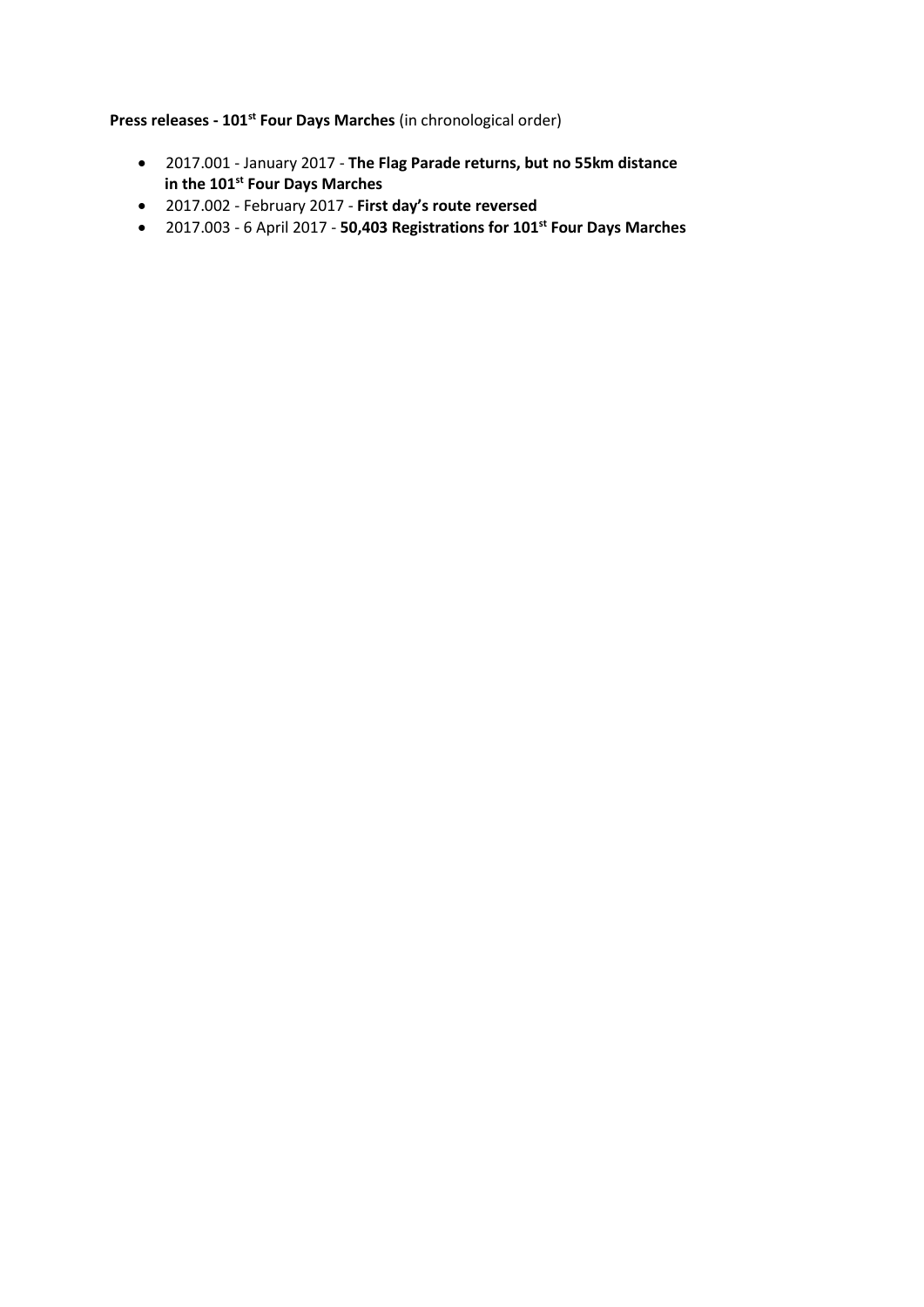

Press release 2017.001 Nijmegen, January 2017

**Stichting Internationale Vierdaagse Afstandsmarsen Nijmegen** Postbus 1296 6501 BG Nijmegen Netherlands www.4daagse.nl communicatie@4daagse.nl Twitter: @st\_DE4DAAGSE Facebook: www.facebook.com/vierdaagsenijmegen Instagram: vierdaagsenijmegen

Participation limit raised to 47,000, registration to open on 30 January

# The Flag Parade returns, but no 55km distance in the 101<sup>st</sup> Four Days Marches

**The 101st edition of the Four Days Marches, which is to take place from 18 to 21 July this year, will not include the 55km distance. The Flag Parade in the centre of Nijmegen, followed by an official Four Days Marches opening ceremony at De Wedren, however, is back for another year. Registration for the 101st International Four Days Marches Nijmegen will open at 8am on Monday 30 January.** 

On the occasion of the 100<sup>th</sup> Four Days Marches, there were several great anniversary projects. One of these projects, the one-off reintroduction of the 55km distance as an anniversary distance, turned out to be so successful that the board of the Four Days Marches explored the option of including the 55km distance again in 2017. However, a survey of those who walked the 50 and 55km last year showed that most of them saw the 55km as a nice challenge on the special occasion of the 100<sup>th</sup> anniversary of the Four Days Marches, but only a few showed an interest in walking this distance again this year. That said, the board of Stichting DE 4DAAGSE still intends to keep the option open of organising this distance again for future special occasions, such as a five-year anniversary.

One anniversary project that is back for another year in 2017 is the Flag Parade. The street parade and official opening ceremony at De Wedren replaced the Flag Parade at the Goffert stadium, which was dropped from the programme in 2012 due to dwindling interest. "There was an enormous amount of enthusiasm for the street parade in the centre of Nijmegen and the new opening ceremony at De Wedren," explains chairman Johan Willemstein. "After evaluating the parade with Nijmegen City Council, Stichting Vierdaagsefeesten, and other stakeholders, we have decided to bring the Flag Parade back for another year at the 101<sup>st</sup> edition of the Four Days Marches."

# **47,000 participants**

The registration limit for the 101<sup>st</sup> Four Days Marches has been set at 47,000. Based on experiences at last year's Four Days Marches, where a greater number of participants were admitted on account of it being the  $100<sup>th</sup>$  anniversary edition, the board of Stichting DE 4DAAGSE has decided to up the maximum number of registrations from 46,000 to 47,000. If the registration limit of 47,000 is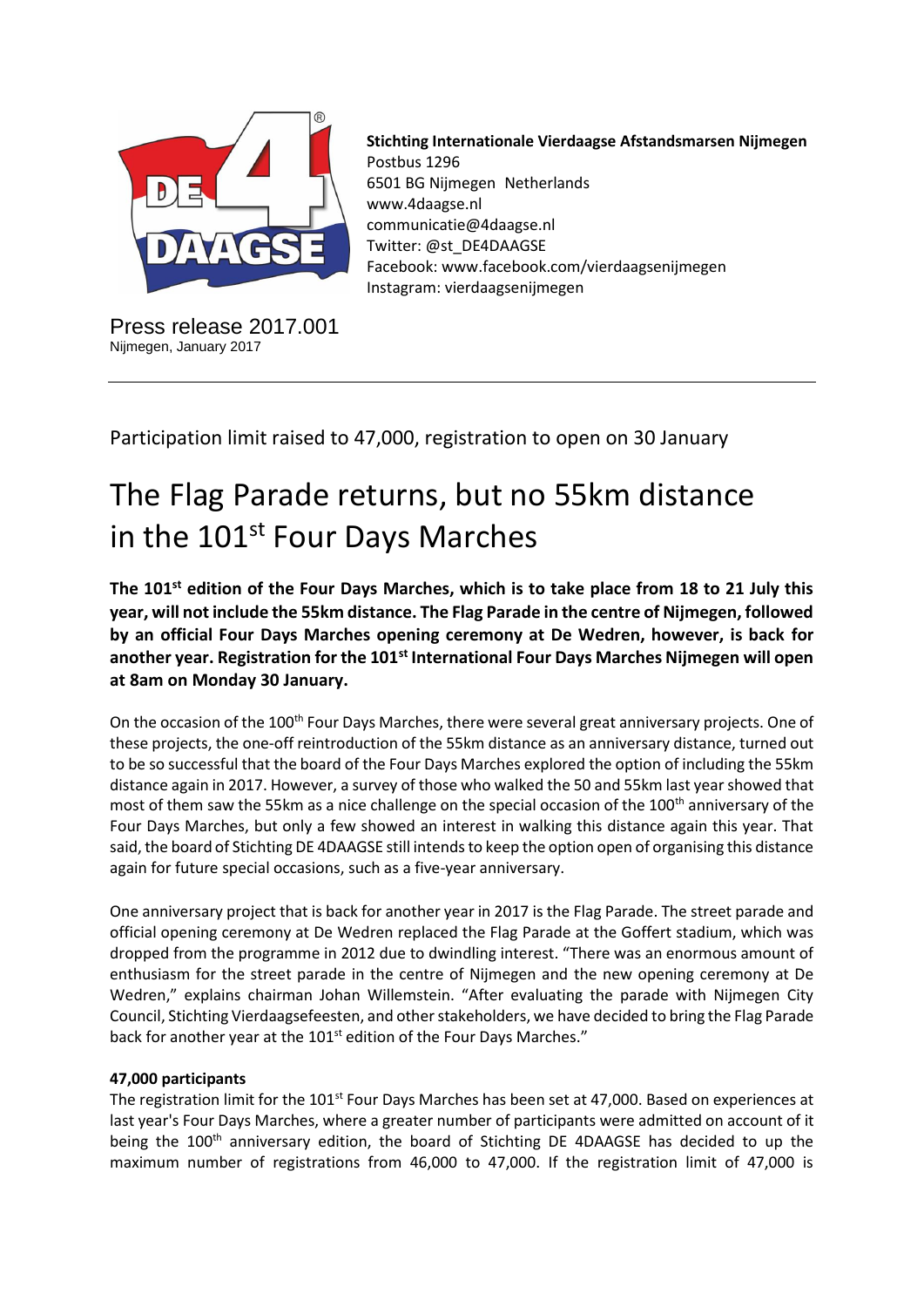exceeded, a draw will be held amongst first-time entrants, i.e. participants registering for reward 1. The draw only applies to those registered as individual participants.

## **Two periods**

As usual, there will be two registration periods this year. Registration period 1 is from 8am on Monday 30 January to midnight at the end of Friday 24 February inclusive. Only those who successfully completed the 100<sup>th</sup> Four Days Marches last year may register during this first period. Girls and boys who turn 12 years old this year (i.e. who were born in 2005) may also register during the first period. Registration period 2 is from 8am on Monday 27 February to midnight at the end of Friday 31 March inclusive. All others wishing to take part in the  $101<sup>st</sup>$  Four Days Marches can register during the second period. The registration fee for the 101<sup>st</sup> Four Days Marches is  $\epsilon$ 64. Members of the Royal Dutch Walking Association (KWBN) get a €5 discount. Walkers can register at [www.4daagse.nl.](http://www.4daagse.nl/) The registration procedure and associated terms and conditions are all available on the Four Days Marches websit[e www.4daagse.nl.](http://www.4daagse.nl/)

## **Draw**

If necessary, a draw will be held on Friday 7 April among the individual participants who have not previously earned a Four Days Marches medal. Four groups will be exempt from the draw - those born in 2005, those who were excluded by the draw from taking part in the 98<sup>th</sup> and 99<sup>th</sup> Four Days Marches, those who were excluded by the draw from taking part in the 99<sup>th</sup> and the 100<sup>th</sup> Four Days Marches and those registering through Via Vierdaagse. The Restriction Protocol, which regulates which walkers are guaranteed a starting ticket for the 101<sup>st</sup> Four Days Marches, is available on the Four Days Marches website [\(www.4daagse.nl\)](http://www.4daagse.nl/).

#### **Via Vierdaagse 2017**

Registration for the 2017 edition of the Via Vierdaagse training and support programme will open at 8am on Monday 16 January 2017. With this programme, the Royal Dutch Walking Association (KWBN) and Stichting DE 4DAAGSE aim to support up to 1,500 first-time entrants in achieving their first Four Days Marches Cross. Only walkers who have never before achieved a Four Days Marches Cross *and*  who are not yet members of KWBN can take part in Via Vierdaagse. Participation in Via Vierdaagse costs €199. Register for Via Vierdaagse at [www.viavierdaagse.nl.](http://www.viavierdaagse.nl/)

*End of press release*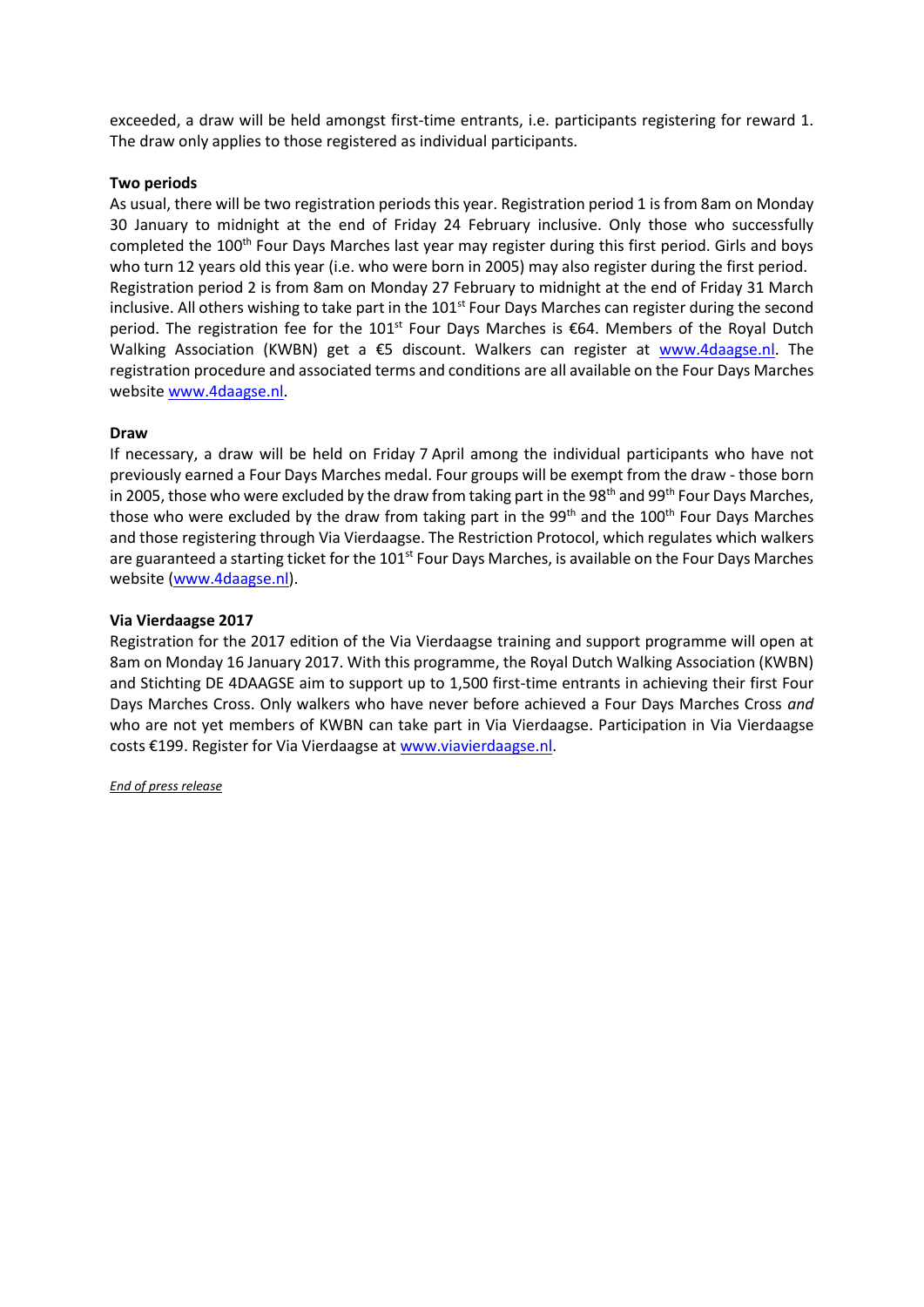

Press release 2017.003 Nijmegen, February 2017

**Stichting Internationale Vierdaagse Afstandsmarsen Nijmegen** Postbus 1296 6501 BG Nijmegen Netherlands www.4daagse.nl communicatie@4daagse.nl Twitter: @st\_DE4DAAGSE Facebook: www.facebook.com/vierdaagsenijmegen Instagram: vierdaagsenijmegen

# Routes planned for 101<sup>st</sup> Four Days Marches

# First day's route reversed

**Participants in the 101st edition of the Four Days Marches, and naturally also local residents and fans lining the routes, will notice that the route on the first day has been reversed in comparison to previous editions. The main reason behind the decision to reverse the route on the first day is walker safety and in particular accessibility for first responders in case of health problems and emergencies.**

# *Route reversal: safety first*

Due to various changes to the area around Oosterhoutsedijk over the past few years - such as the development of the new Waalsprong district and the creation of the Veur Lent island - the infrastructure in this area has seen some drastic changes, which have further complicated access to Oosterhoutsedijk in particular. During the 100<sup>th</sup> Four Days Marches in 2016, it became apparent that emergency services could not always reach this area fast enough due to the most recent changes. The reversed route is also preferred because of the better flow of walkers and smoother exit from Elst, where the various routes go their separate ways. The police and emergency services are in favour of reversing the route.

# *First marching day is the most taxing physically*

Another advantage of reversing the route is that it allows us to step up safety along the final part of the route, because the stretch of the route that has proven to be the most taxing over the years, i.e. the walk along Oosterhoutsedijk, will now be in the opposite direction and at the start of the first day. This is partly based on scientific research by Dr Thijs Eijsvogels (RadboudUMC), which has shown that the first day is the most taxing physically for participants. The body basically has to settle into the great physical effort that is required.

# *Timing changes*

The board of Stichting DE 4DAAGSE has liaised with the various local authorities — Nijmegen, Overbetuwe, Lingewaard and Arnhem — on reversing the route on the Day of Elst. The route reversal will take some getting used to for the people in Overbetuwe in particular, because the new route plans will have the walkers pass through Oosterhout at the very start of the day. The first walkers will arrive in Elst approximately 45 minutes earlier, but the new route set-up will keep the procession of walkers in Elst for an hour longer. That gives more time to party in the centre

of Elst. Last but not least, walkers will pass through Lingewaard later in the day than usual.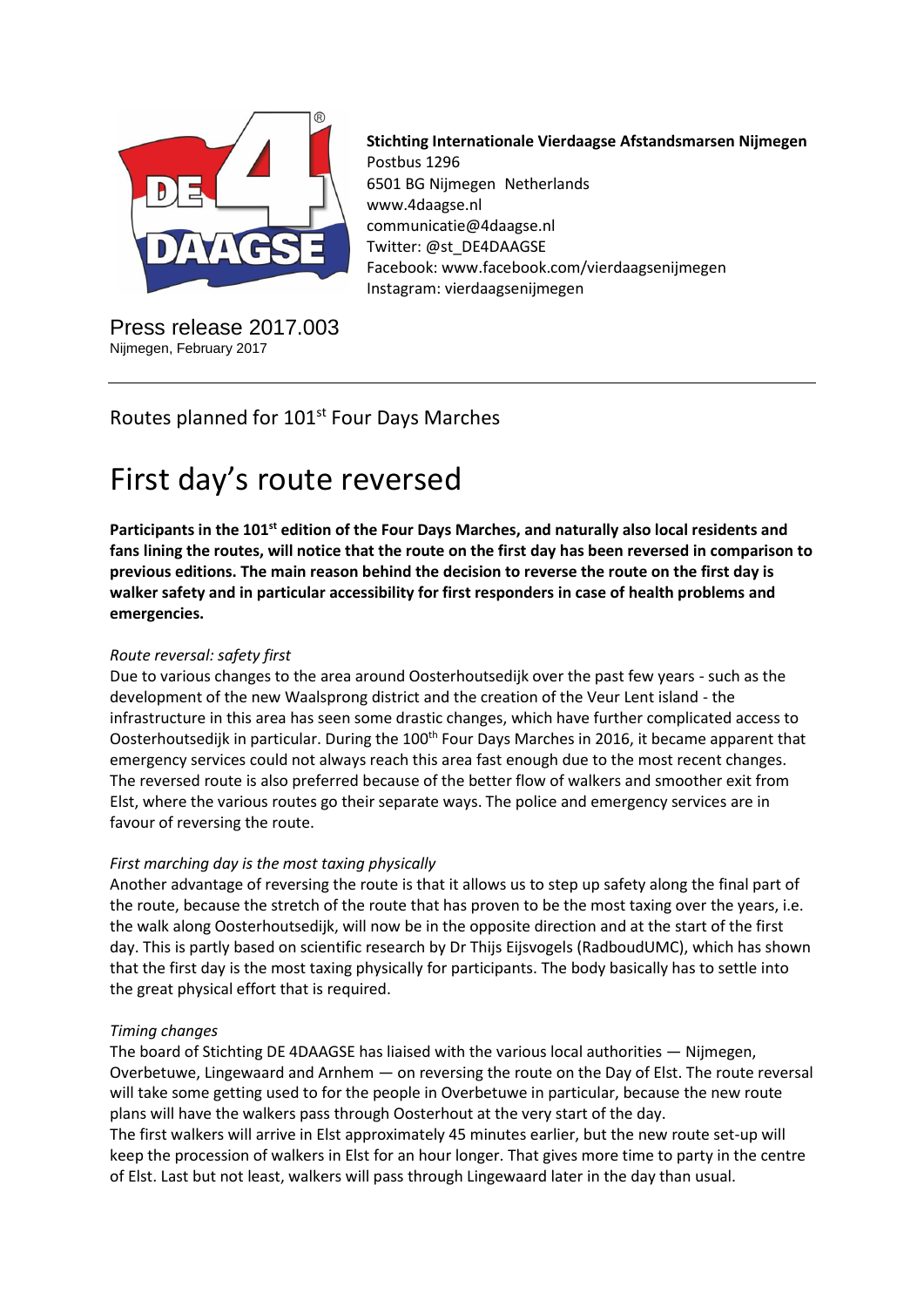## *30km event to pass through Bemmel for the first time*

A decision has been made to change the 30km route in such a way that it will follow the same route as the 40km for military participants after passing through Elst. As a result, the 30km route will pass through Bemmel for the first time ever this year. Merging the 30km route with one stretch of the military route makes the overall distance longer. To make sure the route is not extended too much, the Oosterhout stretch of the 30km route has been shortened by 600 metres. Consequently, the 30km route's passage through Oosterhout will change slightly, while the routes of the other distances will be kept the same. Overall, the route for the 30km event will be 900 metres longer on day 1. The board of Stichting DE 4DAAGSE considers this an acceptable extension, seeing as the part of the 30km route that has been cut out always used to be a less safe stretch as walkers had to cross several roads. Aside from that, this change also eliminates a relatively narrow road from the route. With rising participation in the 30km event, this is an important aspect. By merging part of the 30km route with part of the 40km military route, the organisers hope to give participants in the 30km event a more attractive route: 30km walkers can at least expect a warm welcome in Bemmel with lots of music and gaiety.

#### *The other marching days*

There will be no route changes on the other marching days in comparison to last year, notwithstanding unexpected roadworks or detours. The complete street plan (in Dutch) for the 101<sup>st</sup> Four Days Marches is available a[t www.4daagse.nl.](http://www.4daagse.nl/)

*End of press release*